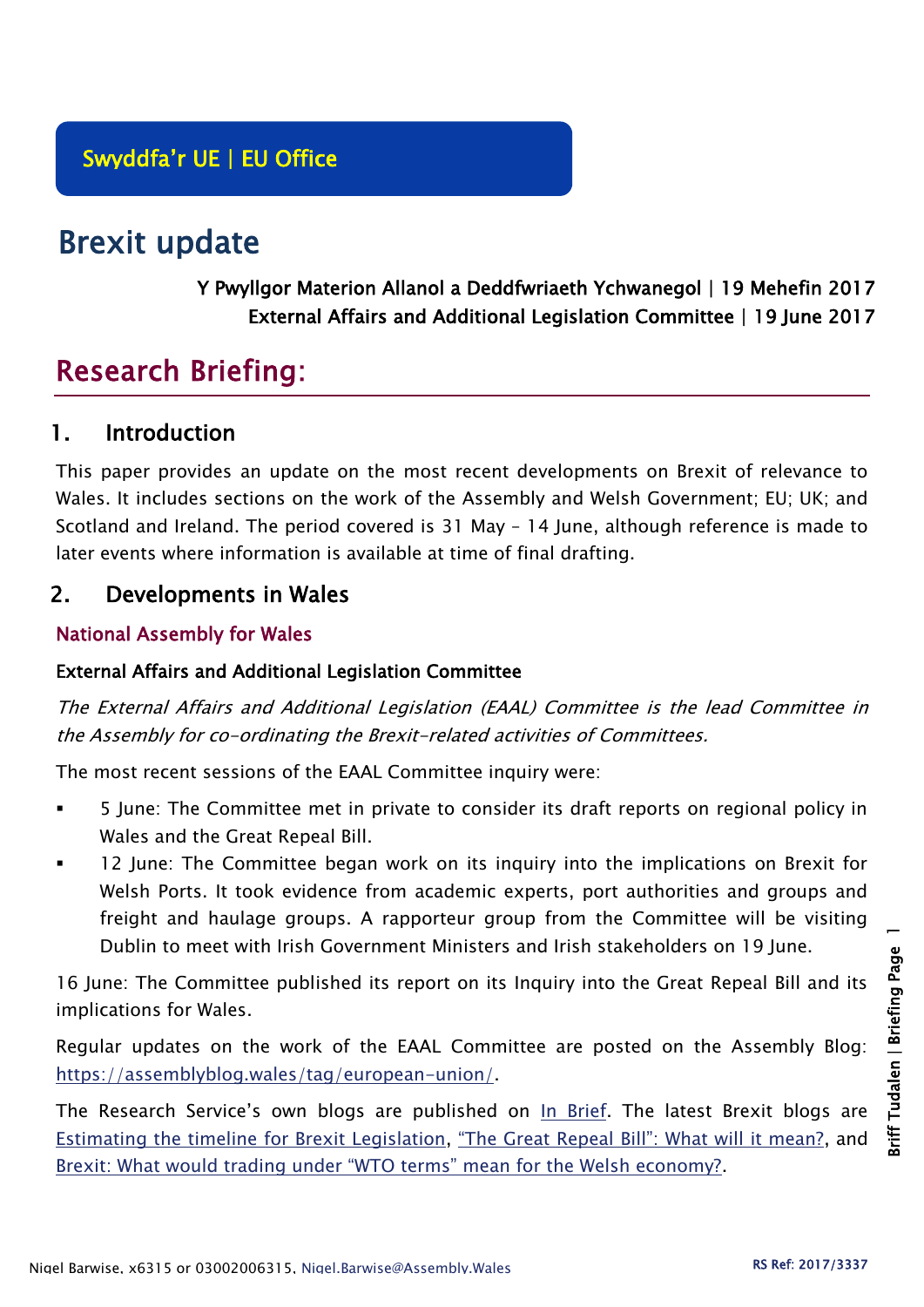### **Other**

The Climate Change, Environment and Rural Affairs Committee is drafting its report on an inquiry into [Marine Protected Areas in Wales,](http://senedd.assembly.wales/mgIssueHistoryHome.aspx?IId=16663) and has published its report into the *Future of* [Agricultural and Rural Development Policies in Wales.](http://senedd.assembly.wales/mgIssueHistoryHome.aspx?IId=15876)

The Equality, Local Government and Communities Committee is carrying out an inquiry: [What](http://senedd.assembly.wales/mgConsultationDisplay.aspx?id=244&RPID=1008299204&cp=yes)  [will human rights in Wales look like after Brexit?](http://senedd.assembly.wales/mgConsultationDisplay.aspx?id=244&RPID=1008299204&cp=yes)

'The implications of Brexit for the medical workforce' is explicitly included in the terms of reference for the Health, Social Care and Sport Committee's current inquiry on [medical](http://senedd.assembly.wales/mgIssueHistoryHome.aspx?IId=16122)  [recruitment.](http://senedd.assembly.wales/mgIssueHistoryHome.aspx?IId=16122)

7 June: Plenary debate: [The Agriculture Industry and Brexit.](http://www.assembly.wales/en/bus-home/pages/rop.aspx?meetingid=4295&assembly=5&c=Record%20of%20Proceedings#477893)

7 June: Plenary debate: [The Economy and Brexit.](http://www.assembly.wales/en/bus-home/pages/rop.aspx?meetingid=4295&assembly=5&c=Record%20of%20Proceedings#477959)

14 June: Plenary short debate: Wales in the World – [developing Wales' international links.](http://www.assembly.wales/en/bus-home/pages/rop.aspx?meetingid=4297&assembly=5&c=Record%20of%20Proceedings#480686)

21 June: Plenary debate on the future UK immigration system.

#### News

4 June: ['If agriculture fails, so will our rural communities', FUW warns](http://fuw.org.uk/if-agriculture-fails-so-will-our-rural-communities-fuw-warns/).

- 6 June: [Traditional Welsh Perry & Cider toast protected status success](http://gov.wales/newsroom/environmentandcountryside/2017/170606-traditional-welsh-perry-cider-toast-protected-status-success/?lang=en) (Welsh Government)
- 7 June: [Time for Unity in the Wake of the General Election](http://www.tfa.org.uk/tfa-media-release-1715-welsh-government-sorts-out-landlords-and-tenants-responsibilities-2/) (Tenant Farmers Association)

7 June: NFU Cymru lays out [vision for trade post-Brexit.](https://www.nfu-cymru.org.uk/news/latest-news/nfu-cymru-lays-out-vision-for-trade-post-brexit/)

- 8 June: [Access to migrant workers vital to more than half of rural businesses](http://www.cla.org.uk/node/10704) (CLA)
- 9 June: [CLA reaction to the 2017 General Election result.](http://www.cla.org.uk/influence/all-news/cla-reaction-2017-general-election-result)
- 9 June: [NFU Cymru response to General Election result.](https://www.nfu-cymru.org.uk/news/latest-news/nfu-cymru-response-to-general-election-result/)

9 June: [Key role of trade must not be lost in election result fallout](http://fuw.org.uk/key-role-of-trade-must-not-be-lost-in-election-result-fallout/) (FUW)

11 June: [Airbus may look beyond UK unless Brexit demands met](https://www.reuters.com/article/us-britain-eu-airbus-idUSKBN19200C) (Reuters report from Sunday Times)

12 June: [Politics Must Give Way to Statesmanship to Secure Successful Brexit](http://www.tfa.org.uk/tfa-media-release-1716-politics-must-give-way-to-statesmanship-to-secure-successful-brexit/) (Tenant Farmers Association)

12 June: [Preparing for Brexit top issue for 4,000 farmers at roadshow events](http://gov.wales/newsroom/environmentandcountryside/2017/170612-more-than-4,000-farmers-in-wales-urged-to-prepare-for-brexit/?lang=en) (Welsh Government)

13 June: First Minister of Wales, Carwyn Jones, wrote to the Prime Minister calling on her to put the UK economy above political self-interest and [reconsider plans for a 'hard Brexit'](http://gov.wales/newsroom/firstminister/2017/170613-prime-minister-must-not-gamble-with-livelihoods/?lang=en) (Welsh Government)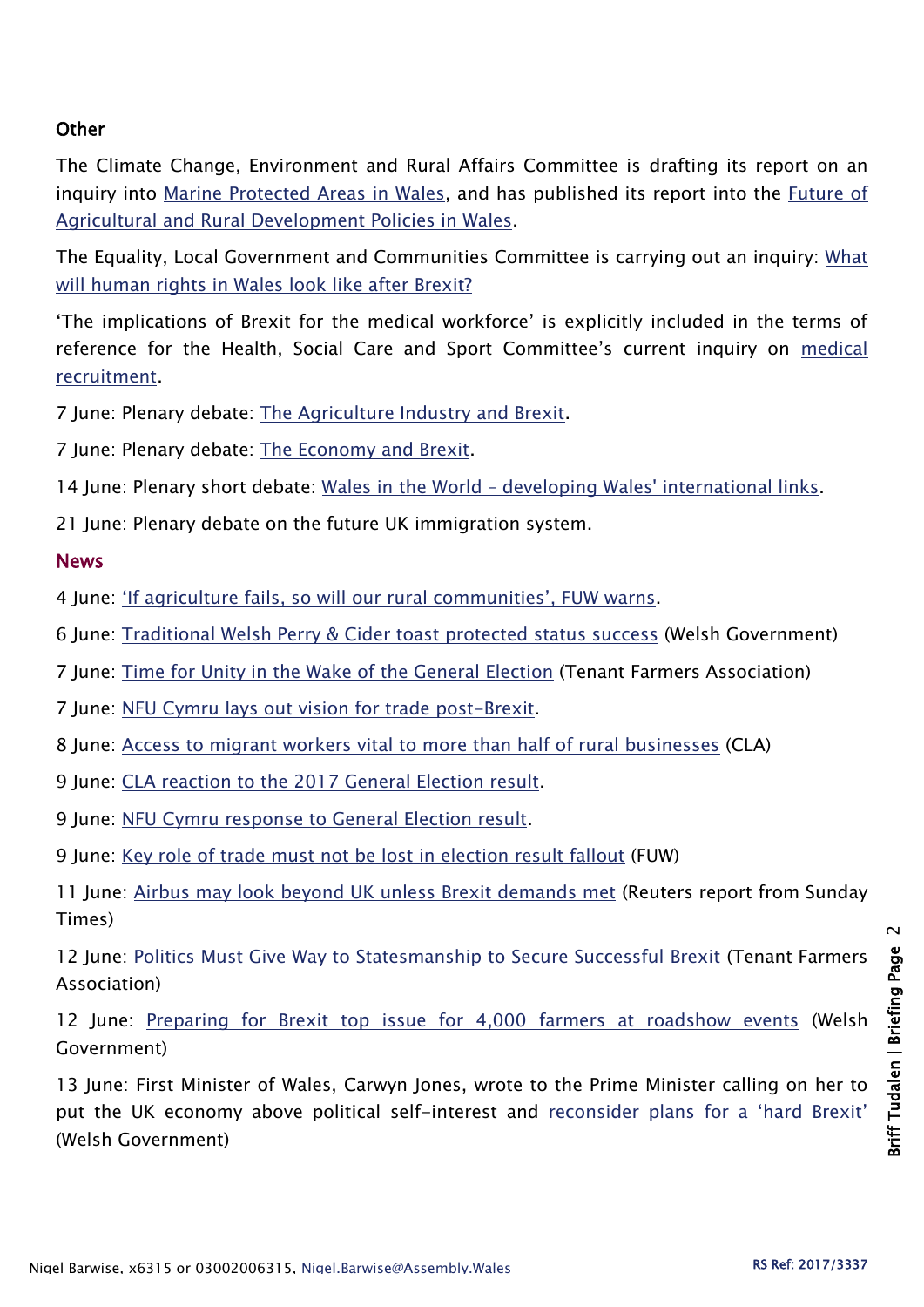15 June: The Welsh Government published the first in a series of papers, [Brexit and](https://beta.gov.wales/sites/default/files/2017-06/170615-brexit%20and%20devolution%20%28en%29.pdf)  [Devolution,](https://beta.gov.wales/sites/default/files/2017-06/170615-brexit%20and%20devolution%20%28en%29.pdf) leading on from [Securing Wales' Future](https://beta.gov.wales/sites/default/files/2017-02/31139%20Securing%20Wales%C2%B9%20Future_Version%202_WEB.pdf).

# 3. EU developments

## European Council

[22-23 June: European Council.](http://www.consilium.europa.eu/en/meetings/european-council/2017/06/22-23/) The Council will discuss migration, security and defence, jobs, growth and competitiveness, and (without the UK) Brexit.

## European Commission

31 May: [Commission sets out possible ways forward for the deepening of Europe's Economic](http://europa.eu/rapid/press-release_IP-17-1454_en.htm)  [and Monetary Union.](http://europa.eu/rapid/press-release_IP-17-1454_en.htm)

31 May: [Vice-President Dombrovskis on the deepening of the economic and monetary union.](http://europa.eu/rapid/press-release_SPEECH-17-1478_en.htm)

4 June: [London Attacks:](http://europa.eu/rapid/press-release_STATEMENT-17-1540_en.htm) Statement by European Commission President Jean-Claude Juncker.

7 June: [The new European Consensus on Development](http://europa.eu/rapid/press-release_IP-17-1503_en.htm) – EU and Member States sign joint strategy to eradicate poverty.

7 June: A [Europe that defends:](http://europa.eu/rapid/press-release_IP-17-1516_en.htm) Commission opens debate on moving towards a security and defence union.

12 June: Position paper transmitted to the UK: [Essential principles on the financial](https://ec.europa.eu/commission/sites/beta-political/files/essential-principles-financial_settlement_en_0.pdf)  [settlement.](https://ec.europa.eu/commission/sites/beta-political/files/essential-principles-financial_settlement_en_0.pdf)

12 June: Position paper transmitted to the UK: [Essential principles on citizens' rights.](https://ec.europa.eu/commission/sites/beta-political/files/essential-principles-citizens-rights_en_0.pdf)

13 June: [Commission proposes more robust supervision of central counterparties](http://europa.eu/rapid/press-release_IP-17-1568_en.htm). "the foreseen withdrawal of the United Kingdom from the EU will have a significant impact on the regulation and supervision of clearing in Europe". Brussels makes euro clearing a Brexit [battleground](http://www.politico.eu/article/brussels-makes-euro-clearing-a-brexit-battleground/) (Politico report on the proposal)

14 June: [Speech by President Juncker at the European Parliament](http://europa.eu/rapid/press-release_SPEECH-17-1644_en.htm) on the preparation of the European Council of 22 and 23 June 2017.

## European Parliament

31 May: [Minute's silence for terror victims in Manchester, Egypt, Baghdad and Kabul](http://www.europarl.europa.eu/news/en/press-room/20170529IPR76230/minute-s-silence-for-terror-victims-in-manchester-egypt-baghdad-and-kabul).

31 May: [MEPs react to the road transport "mobility package" proposals](http://www.europarl.europa.eu/news/en/press-room/20170529IPR76232/meps-react-to-the-road-transport-mobility-package-proposals).

1 June: [EP President Tajani: "the Paris agreement is alive and we will take it forward"](http://www.europarl.europa.eu/news/en/press-room/20170601IPR76521/ep-president-tajani-the-paris-agreement-is-alive-and-we-will-take-it-forward).

- 12 June: [Minute's silence for terror victims in London and Teheran](http://www.europarl.europa.eu/news/en/press-room/20170608IPR76943/opening-minute-s-silence-for-terror-victims-in-london-and-teheran).
- 13 June: [The future of cohesion policy post-2020.](http://www.europarl.europa.eu/news/en/press-room/20170609IPR77007/the-future-of-cohesion-policy-post-2020)
- 14 June: [MEPs lay out their input for the upcoming European Council.](http://www.europarl.europa.eu/news/en/press-room/20170609IPR77021/meps-lay-out-their-input-for-the-upcoming-european-council)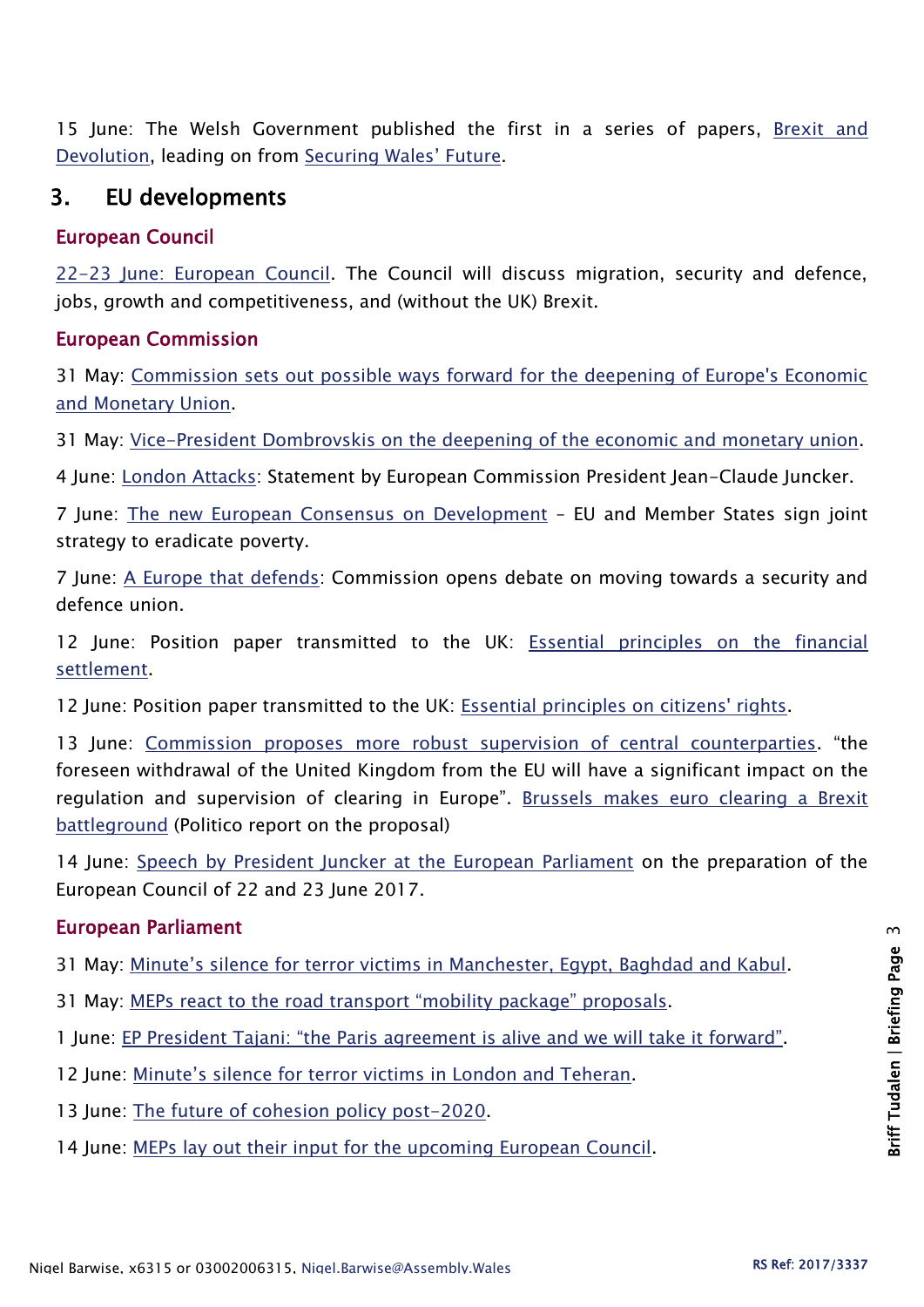### European News

9 June: Commission President Juncker answered questions about the UK election and Brexit in an interview "[Europeans 'Must Learn World Affairs](http://www.spiegel.de/international/europe/juncker-interview-europeans-must-learn-world-affairs-a-1151422.html)" - Spiegel Online (in English)

9 June: European Council president Tusk w[arns of 'no deal' if Brexit negotiations are delayed](https://www.ft.com/content/aa7ee078-8b7f-3b0e-97ce-edfd5c3d60c7?mhq5j=e2) (Financial Times)

13 June: [Michel Barnier warns UK it faces cliff-edge 'no deal' Brexit](http://news.sky.com/story/michel-barnier-warns-uk-it-faces-cliff-edge-no-deal-brexit-10913909) "I can't negotiate with myself" (Sky)

14 June: [EU tells UK its door still 'open'](https://euobserver.com/uk-referendum/138224) (EU Observer)

# 4. UK developments

#### UK Government

1 June: [PM call with US President.](https://www.gov.uk/government/news/pm-call-with-us-president-1-june-2017)

4 June: [PM statement following London terror attack.](https://www.gov.uk/government/speeches/pm-statement-following-london-terror-attack-4-june-2017)

9 June: [Prime Minister's statement: General election 2017](https://www.gov.uk/government/speeches/pm-statement-general-election-2017).

9 June: Prime Minister Theresa May spoke with French President Macron and US President [Trump.](https://www.gov.uk/government/news/pm-calls-with-world-leaders-9-june-2017)

10 June: Prime Minister's calls with [Prime Ministers of Australia and New Zealand.](https://www.gov.uk/government/news/pm-calls-with-prime-ministers-of-australia-and-new-zealand-10-june-2017)

10 June: Prime Minister Theresa May spoke with [German Chancellor Merkel](https://www.gov.uk/government/news/pm-call-with-chancellor-merkel-10-june-2017) following the general election results.

11 June: Prime Minister Theresa May spoke with [Taoiseach Enda Kenny.](https://www.gov.uk/government/news/pm-call-with-taoiseach-enda-kenny-11-june-2017)

11 June: [The full list of Cabinet appointments following the general election 2017.](https://www.gov.uk/government/news/election-2017-prime-minister-and-ministerial-appointments)

13 June: [Prime Minister's press conference with President of France Emmanuel Macron](https://www.gov.uk/government/speeches/pm-press-conference-with-president-of-france-emmanuel-macron-13-june-2017).

14 June: Prime Minister Theresa May made some [further ministerial appointments](https://www.gov.uk/government/news/election-2017-ministerial-appointments) following the general election 2017. Former Assembly Member the Lord Bourne of Aberystwyth joins the Department for Communities and Local Government and the Northern Ireland Office. Former Assembly Member the Rt Hon David Jones MP has left the government.

14 June: [Westminster committees might not be set up until October](http://www.bbc.co.uk/news/uk-politics-parliaments-40273923) (BBC report)

## House of Commons

13 June: [John Bercow MP was re-elected as Speaker.](https://hansard.parliament.uk/commons/2017-06-13/debates/EC97CC8B-CEAB-4D1D-8AEE-12D83E9E0253/ElectionOfSpeaker)

14 June: The House of Commons went to the House of Lords to receive Royal approbation for [its choice of Speaker.](https://hansard.parliament.uk/Lords/2017-06-14/debates/18BD0DC5-0939-4AAB-9253-B7400F178A82/SpeakerOfTheHouseOfCommons)

14-15 June: Swearing in of Members of the Commons.

 $\overline{a}$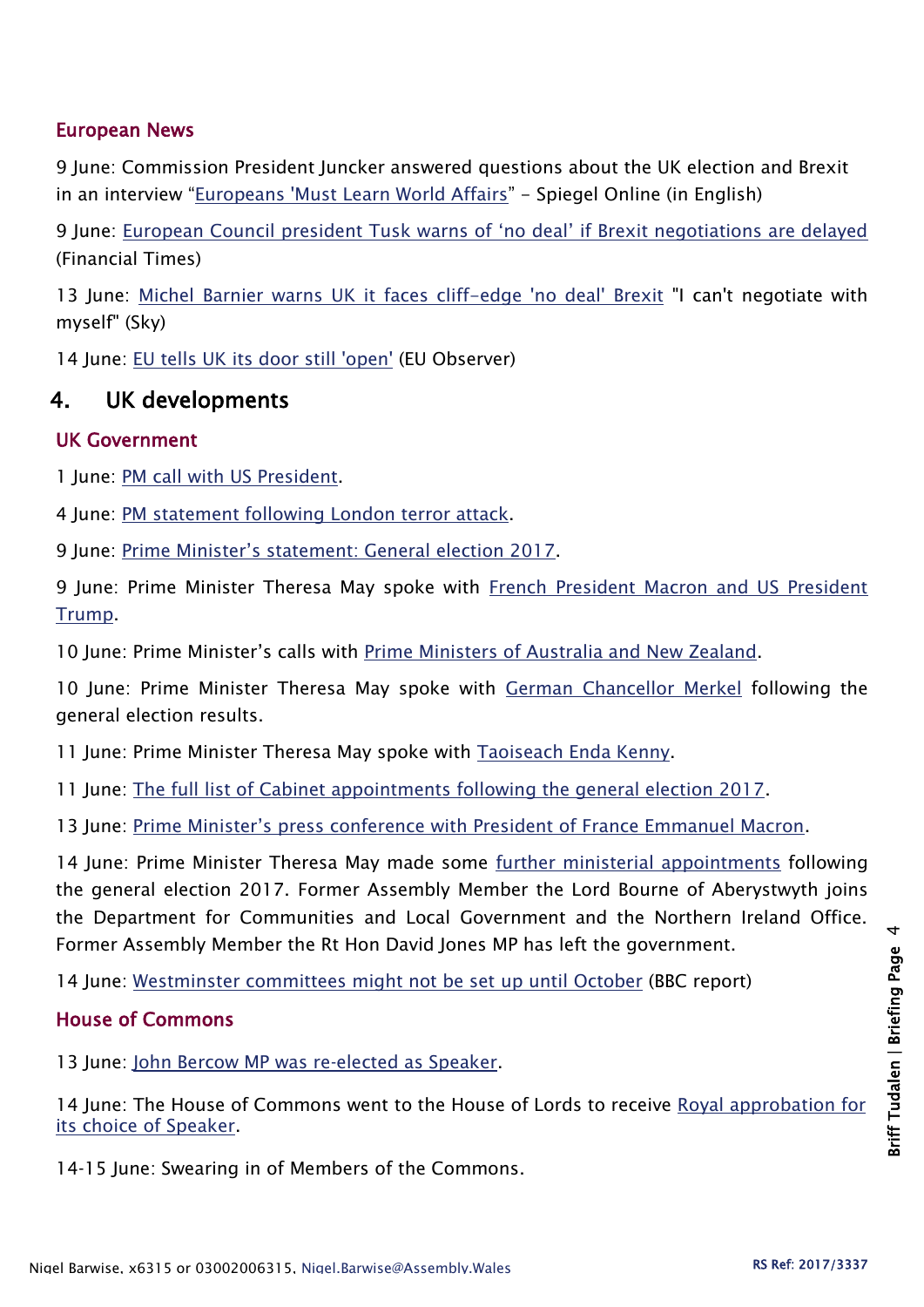21 June: State Opening of Parliament.

## House of Lords

13-14 June: Swearing in of Members of the Lords.

#### News

7 June: [Uncosted: the Brexit black hole in Corbyn and May's manifestos](http://www.politics.co.uk/blogs/2017/06/07/uncosted-the-brexit-black-hole-in-corbyn-and-may-s-manifesto) (politics.co.uk)

8 June: [Brexit, the environment and devolution](http://blogs.cardiff.ac.uk/brexit/2017/06/08/brexit-the-environment-and-devolution/) (Welsh Brexit blogs)

9 June: [The youth vote in GE17: information v interaction](http://blogs.cardiff.ac.uk/brexit/2017/06/09/the-youth-vote-in-ge17-information-vs-interaction/) (Welsh Brexit blogs)

12 June: [EU nurses' applications to work in UK down 96% since Brexit vote](http://news.sky.com/story/applications-from-eu-nurses-to-work-in-uk-down-96-since-brexit-vote-10913295) (Sky)

12 June: [Hung parliament causes plunge in business confidence,](https://www.iod.com/news-campaigns/news/articles/Hung-parliament-causes-plunge-in-business-confidence-but-little-appetite-for-another-election) but little appetite for another election (Institute of Directors survey)

12 June: New survey shows [businesses are totally unprepared for a new era of lower](http://www.resolutionfoundation.org/media/press-releases/new-survey-shows-businesses-are-totally-unprepared-for-a-new-era-of-lower-migration/)  [migration](http://www.resolutionfoundation.org/media/press-releases/new-survey-shows-businesses-are-totally-unprepared-for-a-new-era-of-lower-migration/) (Resolution Foundation)

12 June: [Brexit negotiations require a new mindset](http://www.cbi.org.uk/news/brexit-negotiations-require-a-new-mindset/) (CBI)

13 June: [Industry calls for Brexit Strategy re-think](https://www.eef.org.uk/about-eef/media-news-and-insights/media-releases/2017/jun/industry-calls-for-brexit-strategy-rethink) with access to single market and customs union on the table (EEF)

# 5. Scotland

4 June: [Statement on London terror attack.](https://news.gov.scot/speeches-and-briefings/statement-on-london-terror-attack)

12 June: [Brexit threat to disability rights.](https://news.gov.scot/news/brexit-threat-to-disability-rights)

# 6. Northern Ireland

The Assembly has published [EU Matters: BREXIT Negotiation Focus,](http://www.niassembly.gov.uk/assembly-business/eu-matters/newsletters/issue-012017/) which includes a summary of the UK government, European Council and European Parliament negotiating positions.

# 7. UK-Ireland relations

4 June: [Taoiseach on London terror attacks.](http://www.merrionstreet.ie/en/News-Room/News/Statement_from_An_Taoiseach_Enda_Kenny_following_London_terror_attacks.html)

11 June: [Taoiseach Discusses Outcome of UK General Election with PM May.](http://www.merrionstreet.ie/en/News-Room/News/Statement_from_the_Government_Press_Office1.html)

13 June: [Resignation of the Taoiseach.](http://www.merrionstreet.ie/en/News-Room/News/Resignation_of_the_Taoiseach.html)

# 8. Reports published

[Cambridge Brexit Report](http://thewilberforcesociety.co.uk/policy-papers/the-cambridge-brexit-report-2/) (Wilberforce Society)

[Brexit: Preserving the Rights of EU Citizens in the UK](https://www.migrationwatchuk.org/pdfs/MW412-brexit-preserving-the-rights-of-eu-citizens-in-the-uk.pdf) (Migration watch UK)

[Making Brexit Work for British Business](https://www.hks.harvard.edu/content/download/83686/1876228/version/1/file/MBWFBB1106+Final+jax%5B1%5D.pdf) (Harvard Kennedy School)